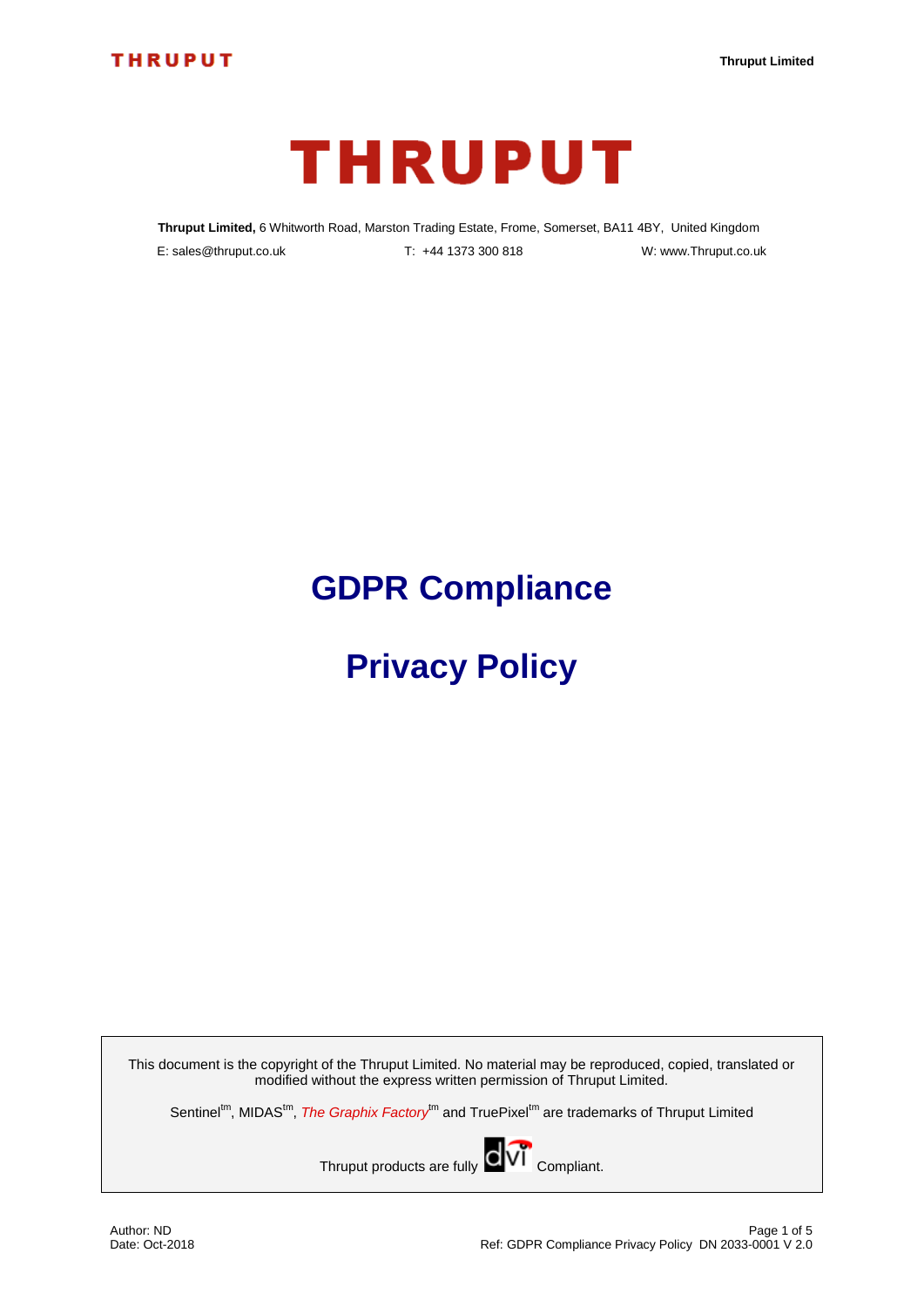#### **THRUPUT**

## **Contents**

| $\overline{2}$ |  |
|----------------|--|
|                |  |
| $\mathbf{4}$   |  |
| 5 <sup>1</sup> |  |
| 6              |  |
| $7^{\circ}$    |  |

# **Figures**

|--|--|--|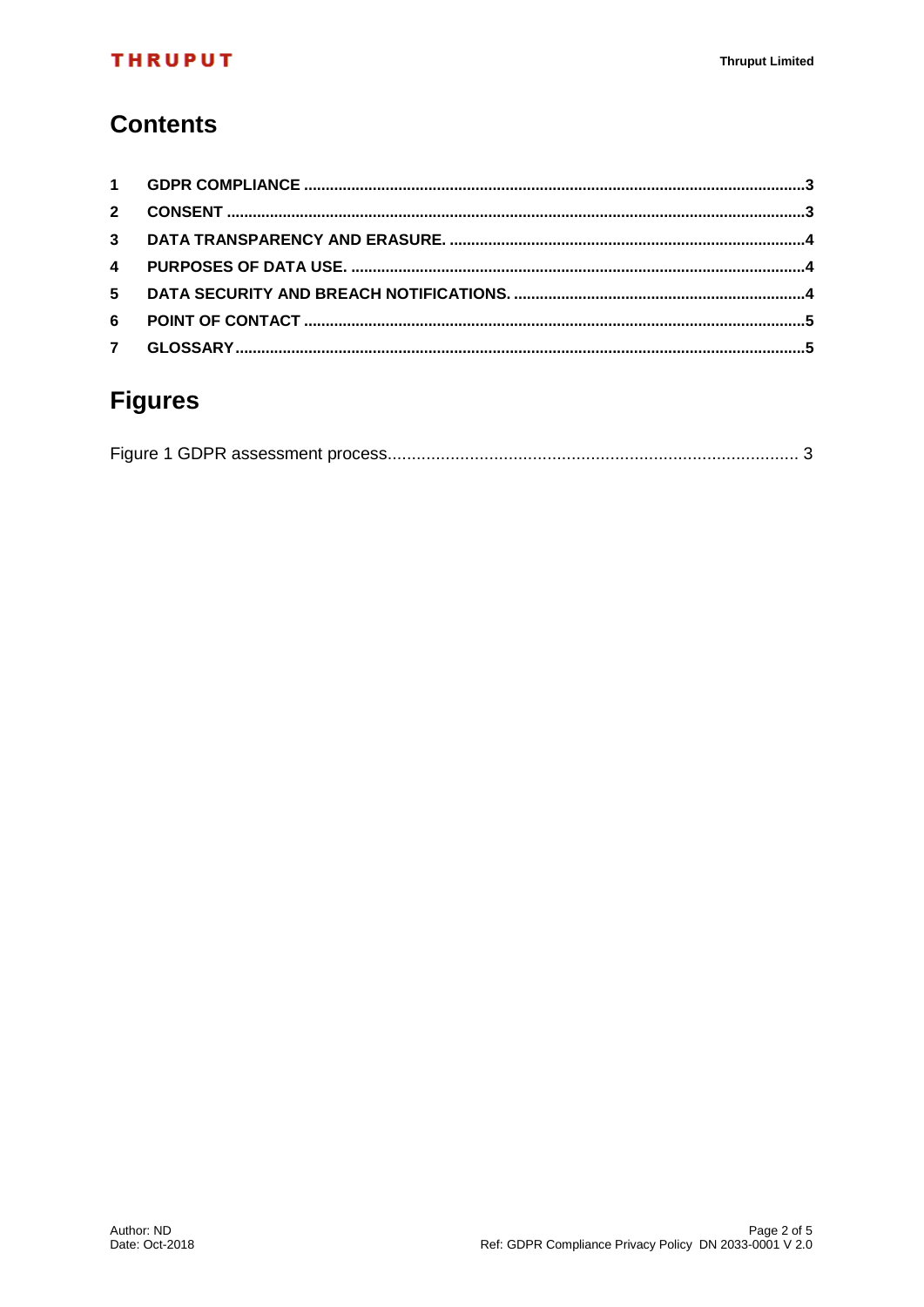#### <span id="page-2-0"></span>**1 GDPR compliance**

Thruput is an equipment manufacturer that operates on a Business-to-Business trading basis only.

Thruput do not engage with the general public or children in any way, nor does the company collect or record personnel data from among our vendors or customers. The company does not seek for, use or retain any data of a sensitive (or special category) nature from our own staff or the staff of our customers.

Due to the world-wide nature of our business, Thruput have implemented a GDPR assessment process as follows:



<span id="page-2-2"></span><span id="page-2-1"></span>**Figure 1 GDPR assessment process**

#### **2 Consent**

Following the GDPR assessment process, any instances where the GDPR are applicable will be reviewed. Wherever possible any affected records are simply deleted.

If GDPR applies and the records are still required, (for example among our own staff) the company will request new (or refresh existing) consent.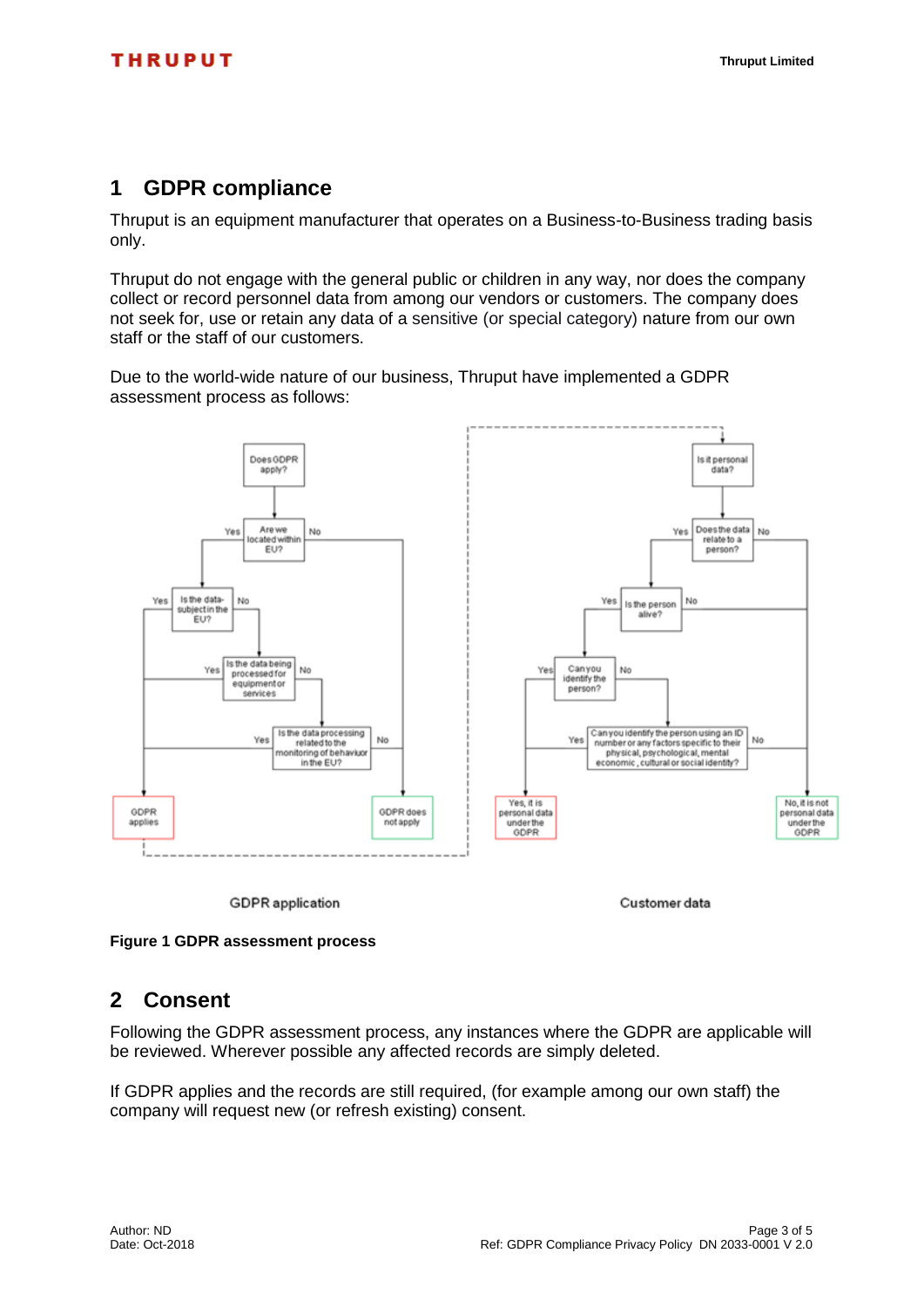#### <span id="page-3-0"></span>**3 Data transparency and erasure.**

Thruput do not engage with the general public or children in any way, nor does the company collect or record personnel data from among our vendors or customers. The company does not seek for, use or retain any data of a sensitive (or special category) nature from our own staff or the staff of our customers.

On request, the company will:

- Provide a digital copy of all personal data held for an individual, to the individual concerned.
- Delete all stored personal data about the individual, unless we need to keep that information for legal reasons, such as taxes or duties.

Please also refer to the section on Data security below.

#### <span id="page-3-1"></span>**4 Purposes of data use.**

Thruputs operates on a Business-to-Business trading basis only, and does not itself process, or control the processing by a third party, of any personal data.

The company data records comprise the designated points of contact for business operations within customer, vendor or regulatory organizations. In general, such contact details arise from meetings at trade shows, web-site enquires, telephone or email communications arising from the customer, vendor or regulatory organization for the purposes of equipment procurement.

#### <span id="page-3-2"></span>**5 Data security and breach notifications.**

All contact details, account information of employees, customers, suppliers, and subcontractors are on the Company Server System. The system is secured by physical isolation and controlled password only access. It has no offsite access capability.

Thruput do not sell any personal data.

In the event of a data breach, Thruput will notify affected individuals and the Information Commissioner's Office within 72 hours as follows:

Information Commissioner's Office Wycliffe House Water Lane Wilmslow Cheshire SK9 5AF

T: 0303 123 1113

F: 01625 524 510

W: <https://ico.org.uk/for-organisations/report-a-breach/>